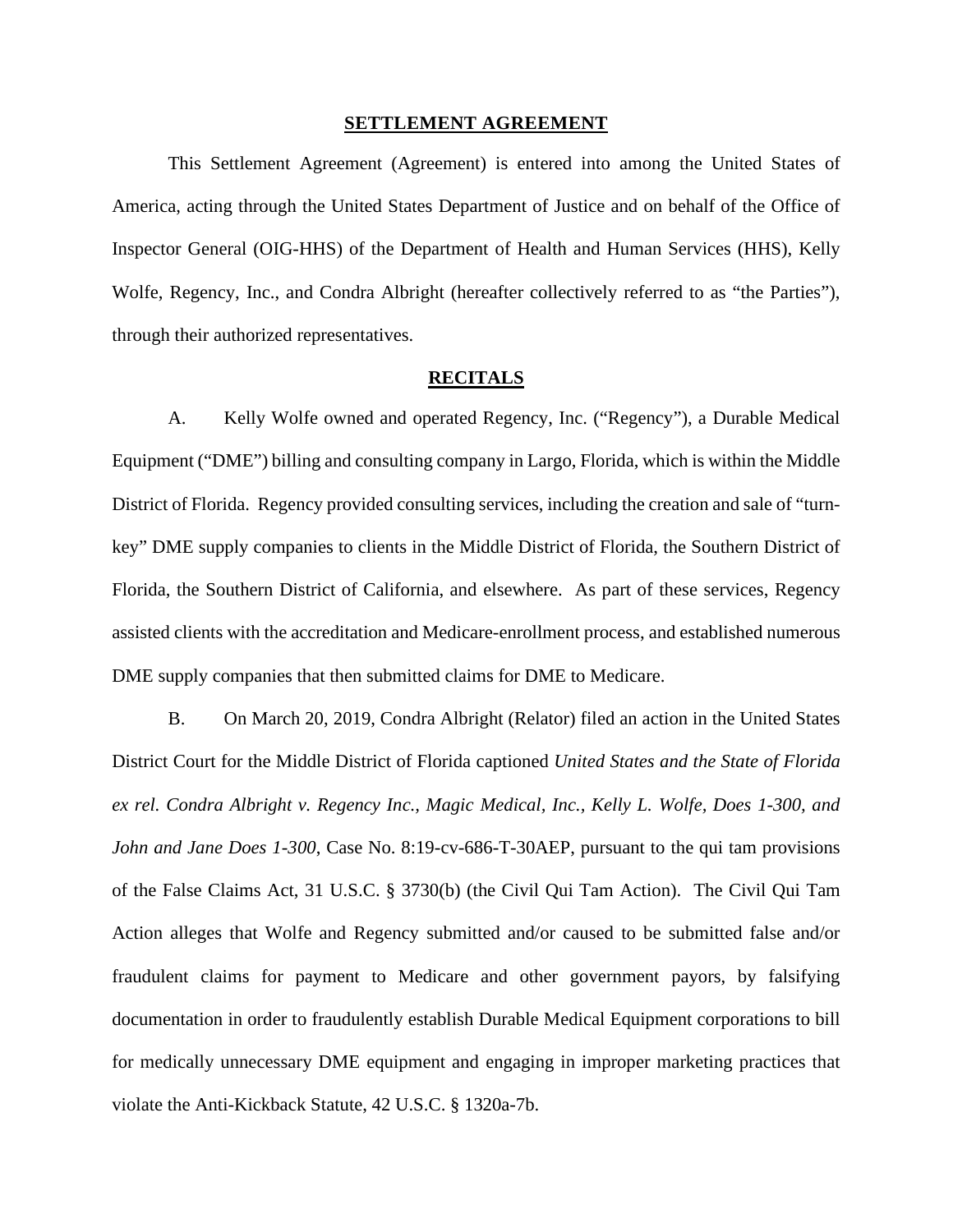C. On April 4, 2019, the United States filed, pursuant to 18 U.S.C. § 1345, a Complaint for Temporary Restraining Order and Preliminary and Permanent Injunction, along with an Emergency *Ex Parte* Motion for Temporary Restraining Order and Preliminary Injunction against Wolfe, Regency, and others (*United States v. Regency, Inc., et al.*, Case No. 8:19-cv-803-T-33AEP) (the Civil Injunctive Action). The same day, Honorable Virginia Covington, United States District Judge for the Middle District of Florida, entered a Temporary Restraining Order ("TRO") against Wolfe, Regency, and others, enjoining them from committing health care fraud offenses, freezing their assets, ordering them to preserve business, financial, and accounting records, as well as medical records related to their business operations, and requiring them to make financial disclosures to the Government. Wolfe and Regency each stipulated to Preliminary Injunctions, which were entered by the Court. These Preliminary Injunctions bar Wolfe and Regency from submitting false claims to Medicare or committing any other Federal healthcare offenses, and prohibit the dissipation of certain assets.

D. The United States contends that Wolfe and Regency submitted or caused to be submitted false claims for payment to the Medicare Program.

 Regency arising from them submitting, or causing to be submitted, claims for orthotic braces to medically unnecessary and/or ordered by physicians in violation of the Anti-Kickback Statute. Specifically, the United States contends that: Specifically, the United States contends that:<br>i. Wolfe and Regency, with co-conspirators, including client-conspirators, E. The United States contends that it has certain civil claims against Wolfe and the Medicare program between October 2017 and April 2019 that were false because they were

engaged in trickery and deception to establish numerous DME supply companies, or "DME fronts" for their clients in the Middle District of Florida, the Southern District of Florida, the Southern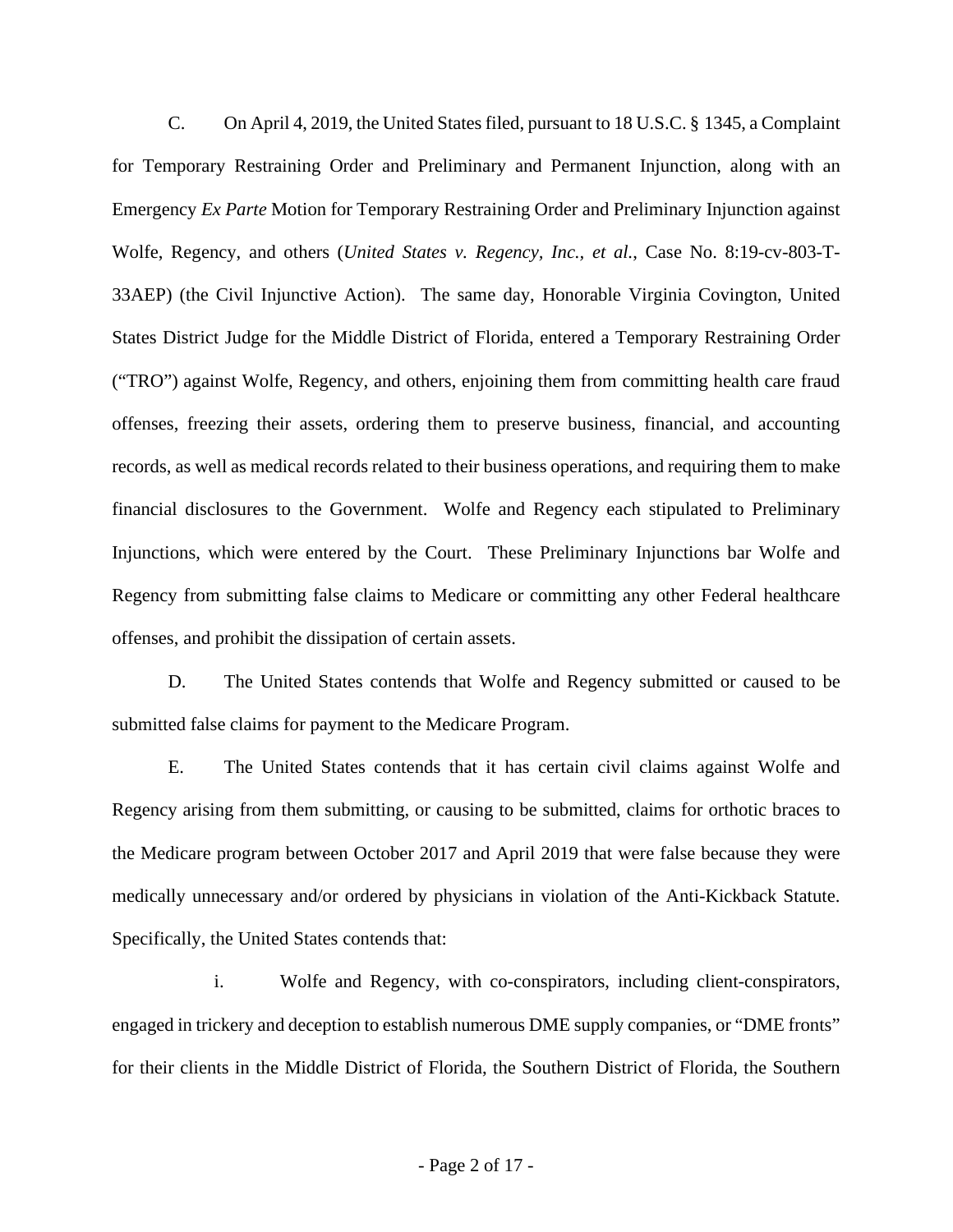District of California, and elsewhere to facilitate the conspirators' submission of illegal DME claims to Medicare.

ii. Wolfe and Regency established hundreds of DME fronts through deceit, craft, and trickery during the credentialing process that Medicare required for billing privileges, including by knowingly including false information on CMS Forms-855S submitted to Medicare.

iii. Once established by Wolfe and Regency, the DME fronts, many of which had been sold to client-conspirators, provided unlawful kickbacks through telemedicine companies, created fraudulent telemedicine orders for DME supplies, including medically unnecessary orthotic braces, and then submitted claims to Medicare for reimbursement.

iv. Wolfe and Regency also employed other tricks and devices to dupe Medicare into approving DME billing privileges for the DME fronts, including the use of a dropshipping company called "Magic Medical," that Wolfe and Regency used to execute sham inventory contracts with DME fronts. Thereafter, the Magic Medical contracts—which were necessary for any DME company without its own inventory to meet the requirements for Medicare billing privileges pursuant to 42 C.F.R. § 424.57(c)—were planted at DME fronts. Wolfe, Regency, and others also planted fake patient files for bogus DME sales at the fronts.

 v. As part of their billing services for their client-conspirators, Wolfe and Regency submitted, or caused the submission of, thousands of false DME claims to Medicare for medically unnecessary DME or DME prescriptions that were generated through unlawful kickbacks to telemedicine companies and physicians.

The conduct in this Paragraph E is hereinafter referred to as the "Covered Conduct."

F. Relator claims entitlement under 31 U.S.C. § 3730(d) to a share of the proceeds of this Settlement Agreement.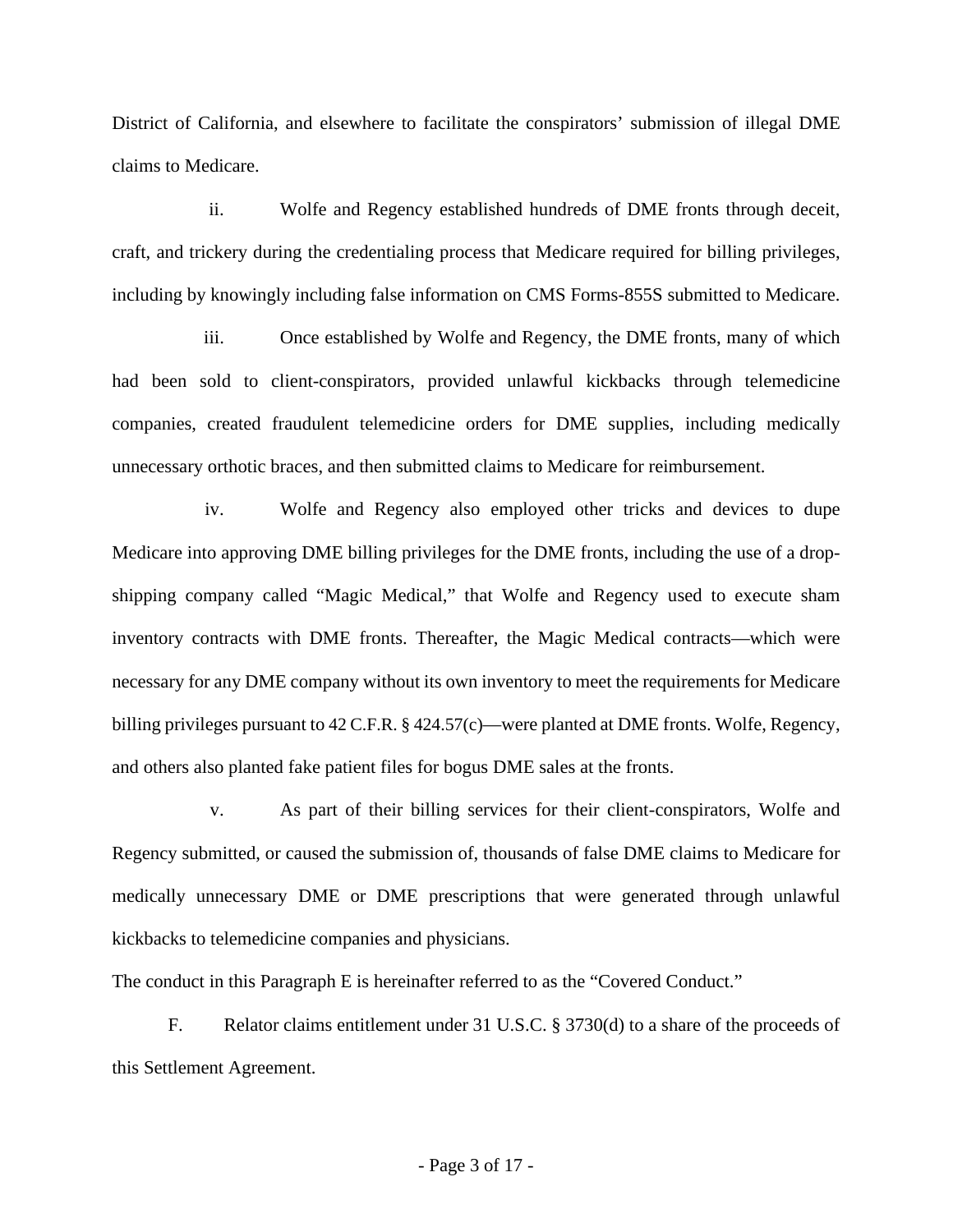To avoid the delay, uncertainty, inconvenience, and expense of protracted litigation of the above disputed claims, and defenses asserted by Wolfe and Regency, and in consideration of the mutual promises and obligations of this Agreement, the Parties agree and covenant as follows.

#### **TERMS AND CONDITIONS**

 Wolfe dated January 5, 2021 (the Plea Agreement). The assets forfeited pursuant to the plea agreement, following the expiration of the time for appeal of the forfeiture and, if applicable, the resolution in the United States' favor of any final such appeal, shall hereinafter be referred to as the Forfeited Assets (the Forfeited Assets). 1. Wolfe and Regency agree the United States shall receive \$20,332,516 (the Settlement Amount) out of the assets that will be forfeited pursuant to the plea agreement with

 and upon the administrative or judicial forfeiture to the United States of at least \$20,332,516 of pay \$4,676,478, to Relator by electronic funds transfer. In the event that the Forfeited Assets are pay 23% of the amount of the Forfeited Assets to Relator by electronic funds transfer. The amount owed by the United States to the Relator pursuant to this Paragraph shall hereinafter be referred to 2. Upon a court order that Kelly Wolfe pay restitution pursuant to the Plea Agreement the Forfeited Assets, the United States Attorneys' Office for the Middle District of Florida shall less than \$20,332,516, the United States Attorneys' Office for the Middle District of Florida shall as the Relator's Share. (Relator's Share).

 3. Subject to the exceptions in Paragraph 5 (concerning reserved claims), and subject forfeiture to the United States of the Forfeited Assets, the United States releases Wolfe and Conduct under the False Claims Act, 31 U.S.C. §§ 3729-3733; the Civil Monetary Penalties Law, to Paragraph 7 (concerning disclosure of assets), below and upon the administrative or judicial Regency from any civil or administrative monetary claim the United States has for the Covered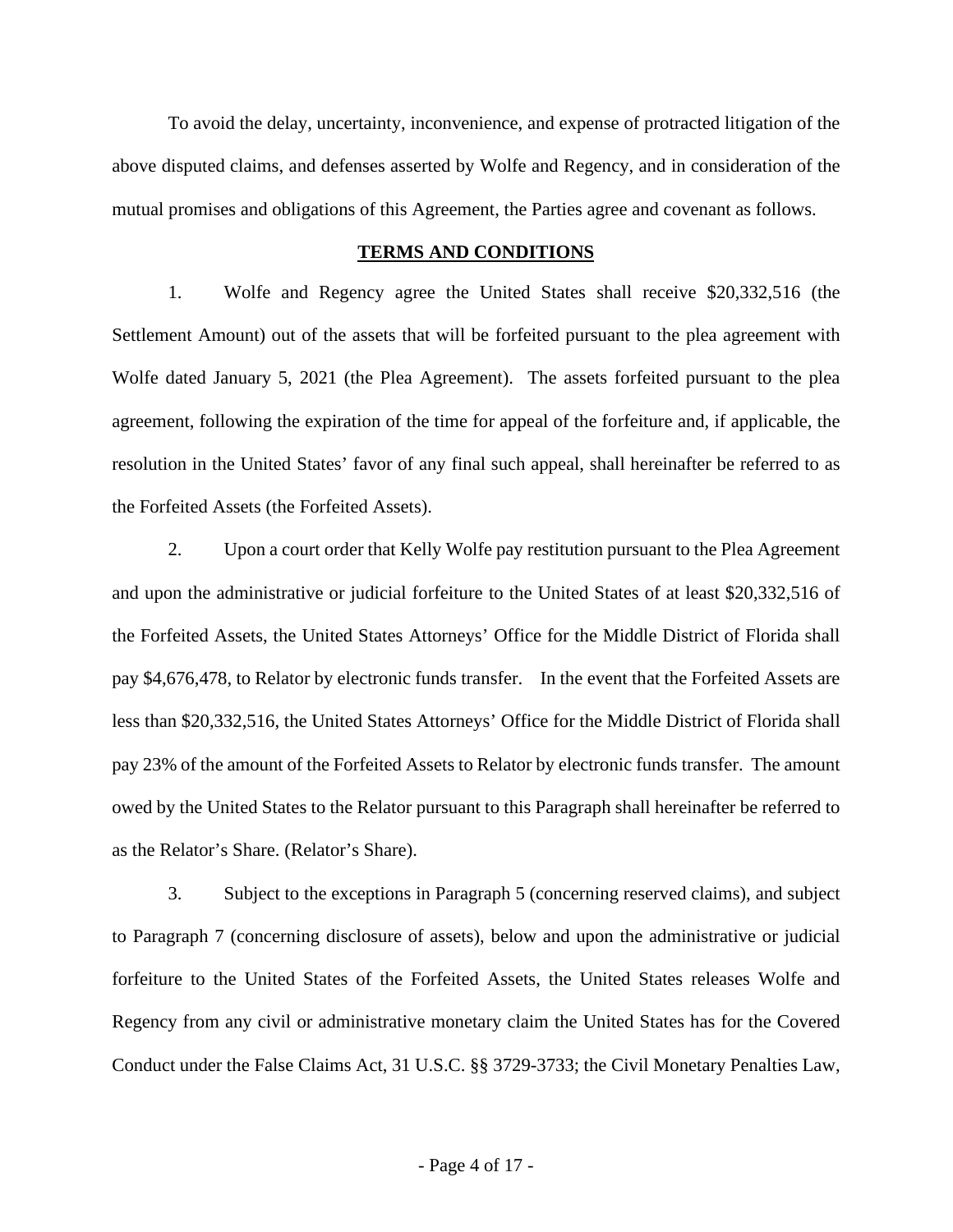common law theories of payment by mistake, unjust enrichment, and fraud. 42 U.S.C. § 1320a-7a; the Program Fraud Civil Remedies Act, 31 U.S.C. §§ 3801-3812; or the

common law theories of payment by mistake, unjust enrichment, and fraud.<br>4. Subject to the exceptions in Paragraph 5 (concerning reserved claims), and subject of the Civil Qui Tam Action, or under 31 U.S.C. § 3730(d) for expenses or attorneys' fees and to Paragraph 7 (concerning disclosure of assets), below and once the Forfeited Assets pursuant to the Plea Agreement are administratively or judicially forfeited, and any final appeal is resolved in favor of the United States, Relator, for herself and for her heirs, successors, attorneys, agents, and assigns, releases Wolfe, Regency, and Regency's officers, agents, and employees from any civil monetary claim the Relator has on behalf of the United States for the Covered Conduct under the False Claims Act, 31 U.S.C. §§ 3729-3733 and from any liability to Relator arising from the filing costs.

 term of this Agreement, the following claims and rights of the United States are specifically 5. Notwithstanding the releases given in Paragraph 3 of this Agreement, or any other reserved and are not released:

- a. Any liability arising under Title 26, U.S. Code (Internal Revenue Code);
- b. Any criminal liability;
- c. Except as explicitly stated in this Agreement, any administrative liability or enforcement right, including mandatory or permissive exclusion from Federal health care programs;
- d. Any liability to the United States (or its agencies) for any conduct other than the Covered Conduct;
- e. Any liability based upon obligations created by this Agreement; f. Any liability of individuals other than Wolfe;
-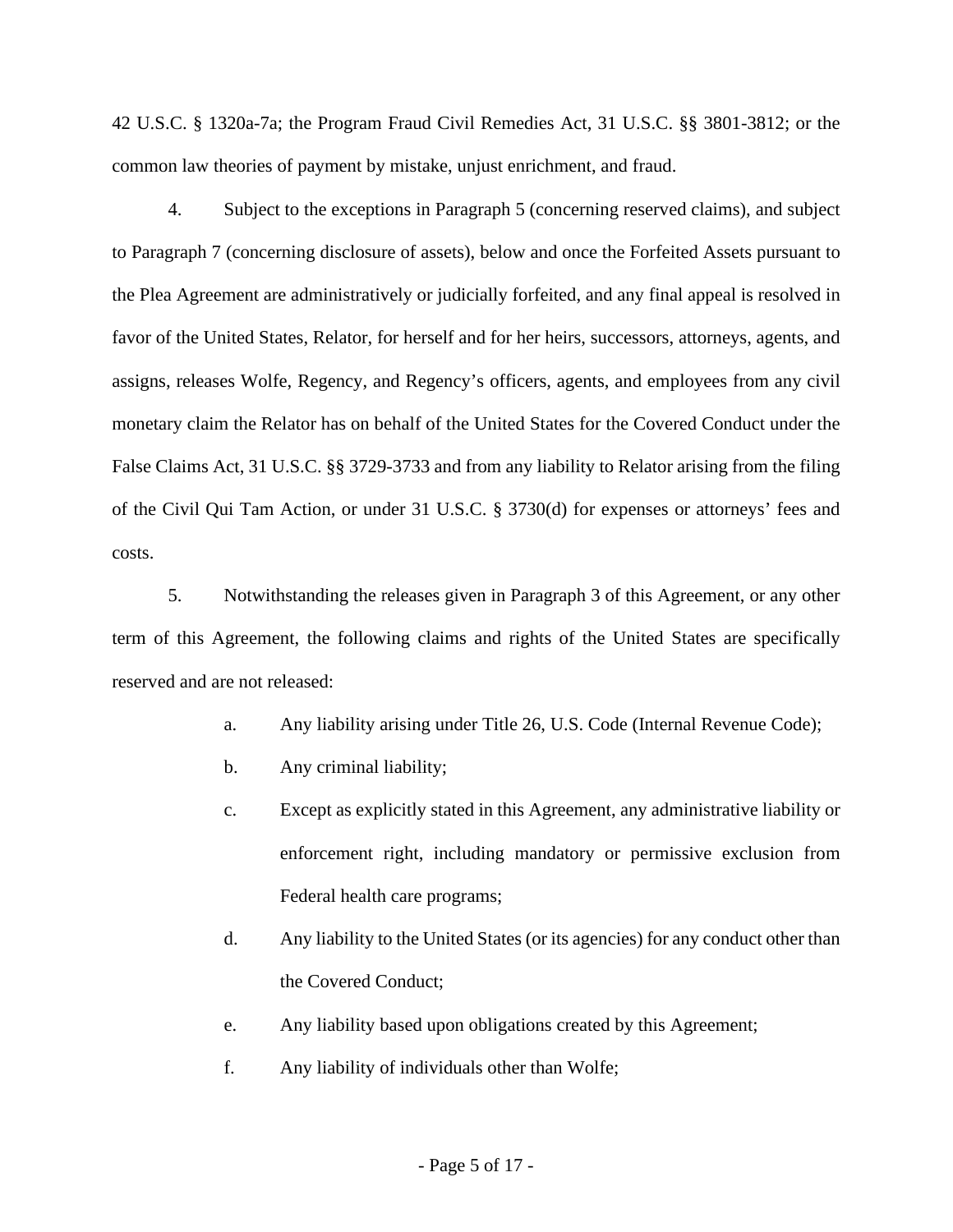- defective or deficient products or services, including quality of goods and g. Any liability for express or implied warranty claims or other claims for services;
- h. Any liability for failure to deliver goods or services due;
- i. Any liability for personal injury or property damage or for other consequential damages arising from the Covered Conduct.

6. Relator and her heirs, successors, attorneys, agents, and assigns shall not object to this Agreement but agree and confirm that this Agreement is fair, adequate, and reasonable under all the circumstances, pursuant to 31 U.S.C. § 3730(c)(2)(B). Conditioned upon Relator's receipt of the Relator's Share, Relator and her heirs, successors, attorneys, agents, and assigns fully and finally release, waive, and forever discharge the United States, its agencies, officers, agents, employees, and servants, from any claims arising from the filing of the Civil Qui Tam Action or under 31 U.S.C. § 3730, and from any claims to a share of the proceeds of this Agreement and/or the Civil Qui Tam Action.

 Wolfe and Regency warrant that the Financial Disclosures are complete, accurate, and current as of the Effective Date of this Agreement. If the United States learns of asset(s) in which Wolfe or under this Agreement) that were not disclosed in the Financial Disclosures, or if the United States 7. Wolfe and Regency have provided sworn financial disclosures and supporting documents (together "Financial Disclosures") to the United States and the United States has relied on the accuracy and completeness of those Financial Disclosures in reaching this Agreement. Regency had an interest of any kind as of the Effective Date of this Agreement (including, but not limited to, promises by insurers or other third parties to satisfy Wolfe's or Regency's obligations learns of any false statement or misrepresentation by Wolfe or Regency on, or in connection with,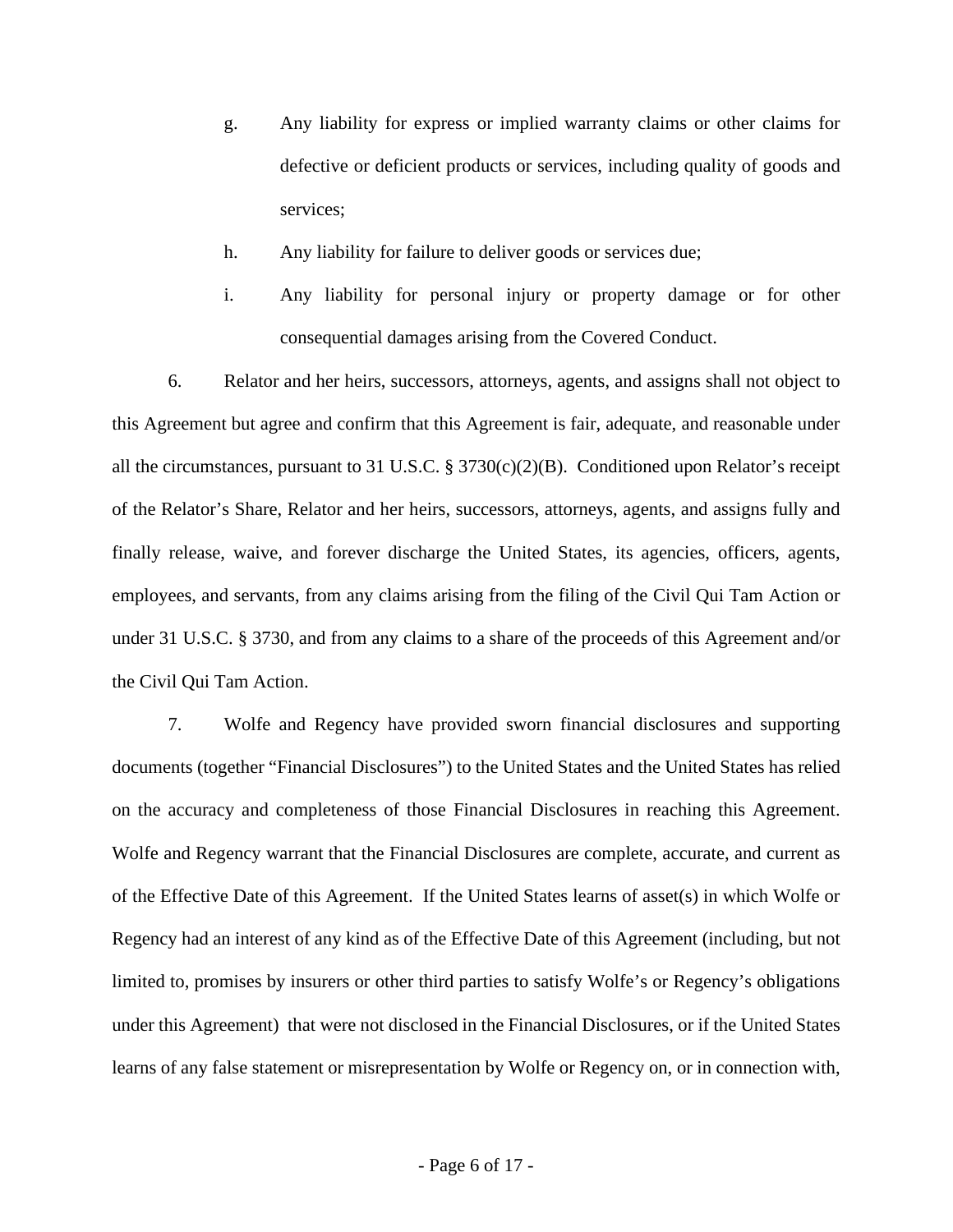the estimated net worth set forth in the Financial Disclosures by \$500,000 or more, the United Covered Conduct or (b) collect the full Settlement Amount in accordance with the Agreement plus one hundred percent (100%) of the net value of Wolfe or Regency's previously undisclosed assets. of (i) a ten-percent (10%) surcharge of the amount collected in the collection action, as allowed by the Financial Disclosures, and if such nondisclosure, false statement, or misrepresentation changes States may at its option: (a) rescind this Agreement and reinstate its suit or file suit based on the Wolfe and Regency agree not to contest any collection action undertaken by the United States. pursuant to this provision, and agree that they will immediately pay the United States the greater 28 U.S.C. § 3011(a), or (ii) the United States' reasonable attorneys' fees and expenses incurred in such an action. In the event that the United States, pursuant to this paragraph rescinds this Agreement, Regency and Wolfe waive and agree not to plead, argue, or otherwise raise any defenses under the theories of statute of limitations, laches, estoppel, or similar theories, to any civil or administrative claims that (a) are filed by the United States within 120 calendar days of written notification to Wolfe or Regency that this Agreement has been rescinded, and (b) relate to the Covered Conduct, except to the extent these defenses were available on March 20, 2019.

 8. Wolfe and Regency waive and shall not assert any defenses Wolfe or Regency may administrative action. have to any criminal prosecution or administrative action relating to the Covered Conduct that may be based in whole or in part on a contention that, under the Double Jeopardy Clause in the Fifth Amendment of the Constitution, or under the Excessive Fines Clause in the Eighth Amendment of the Constitution, this Agreement bars a remedy sought in such criminal prosecution or

9. Wolfe and Regency fully and finally release the United States, its agencies, officers, agents, employees, and servants, from any claims (including attorneys' fees, costs, and expenses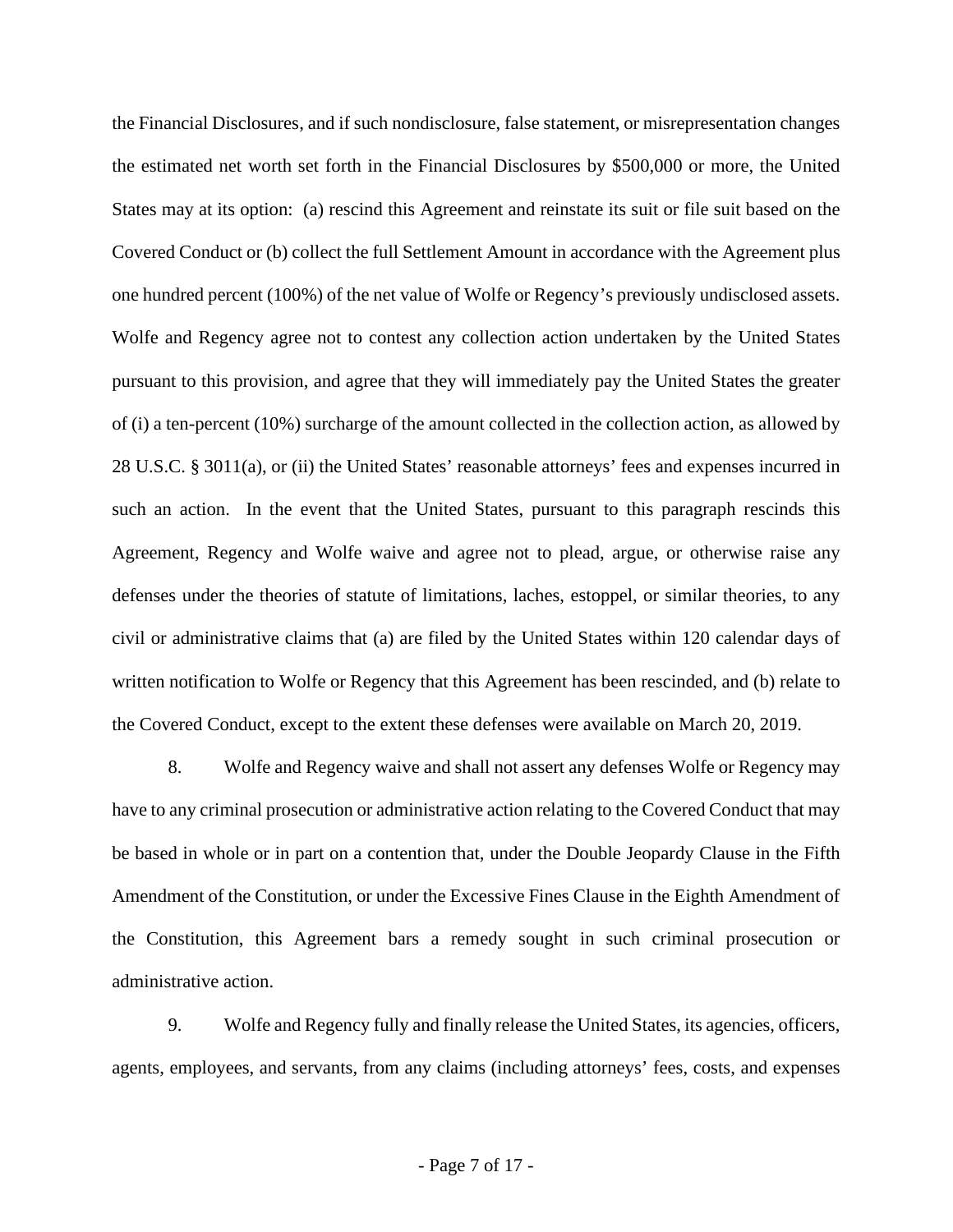of every kind and however denominated) that Wolfe or Regency have asserted, could have asserted, or may assert in the future against the United States, its agencies, officers, agents, employees, and servants, related to the Covered Conduct or the United States' investigation or prosecution thereof, including the Civil Injunction Action.

10. Wolfe and Regency fully and finally release the Relator from any claims (including attorneys' fees, costs, and expenses of every kind and however denominated) that Wolfe or Regency have asserted, could have asserted, or may assert in the future against the Relator, related to the allegations in the Civil Qui Tam Action and the Relator's investigation and prosecution thereof.

 11. The Settlement Amount shall not be decreased as a result of the denial of claims for payment now being withheld from payment by any Medicare contractor (e.g., Medicare Administrative Contractor, fiscal intermediary, carrier, or any state payer, related to the Covered Conduct; and Wolfe and Regency agree not to resubmit to any Medicare contractor or any state payer any previously denied claims related to the Covered Conduct, agrees not to appeal any such denials of claims, and agrees to withdraw any such pending appeals.

12. Wolfe and Regency agree to the following:

a. Unallowable Costs Defined: All costs (as defined in the Federal Acquisition Regulation, 48 C.F.R. § 31.205-47; and in Titles XVIII and XIX of the Social Security Act, 42 U.S.C. §§ 1395-1395lll and 1396-1396w-5; and the regulations and official program directives promulgated thereunder) incurred by or on behalf of Wolfe and Regency, their present or former officers, directors, employees, shareholders, and agents in connection with:

i. the matters covered by this Agreement and any related plea agreement;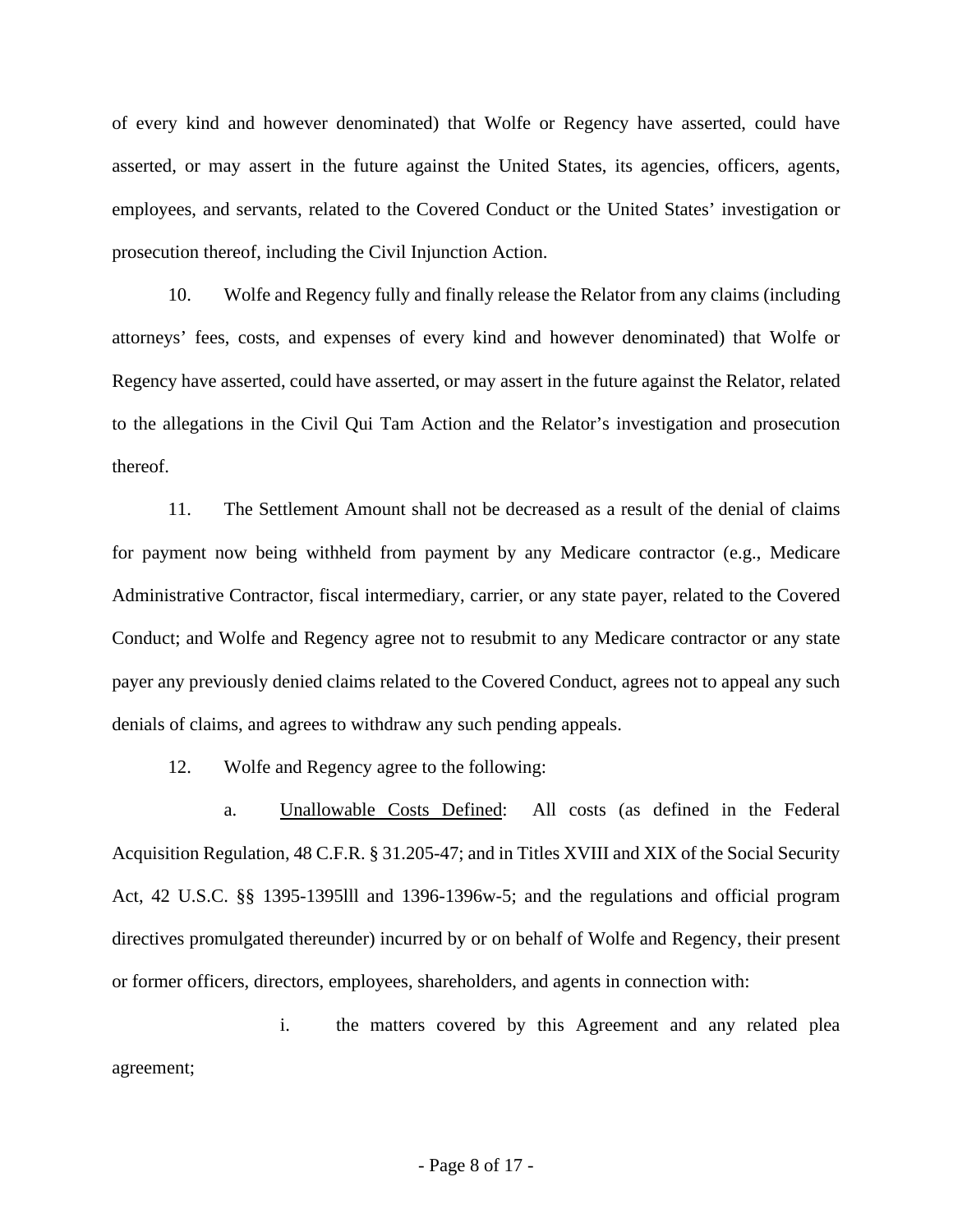investigation(s) of the matters covered by this Agreement; ii. the United States' audit(s) and civil and any criminal

iii. Wolfe's or Regency's investigation, defense, and corrective actions undertaken in response to the United States' audit(s) and civil and any criminal investigation(s) in connection with the matters covered by this Agreement (including attorneys' fees);

 iv. the negotiation and performance of this Agreement and any Plea Agreement; and

Benefits Program (FEHBP) (hereinafter referred to as Unallowable Costs). v. the payment Wolfe or Regency makes to the United States pursuant to this Agreement and any payments that Wolfe or Regency may make to Relator, including costs and attorneys' fees are unallowable costs for government contracting purposes and under the Medicare Program, Medicaid Program, TRICARE Program, and Federal Employees Health

b. Future Treatment of Unallowable Costs: Unallowable Costs shall be separately determined and accounted for by Wolfe and Regency, and Wolfe and Regency shall not charge such Unallowable Costs directly or indirectly to any contracts with the United States or any State Medicaid program, or seek payment for such Unallowable Costs through any cost report, cost statement, information statement, or payment request submitted by Wolfe or Regency or any of their subsidiaries or affiliates to the Medicare, Medicaid, TRICARE, or FEHBP Programs.

c. Treatment of Unallowable Costs Previously Submitted for Payment: Wolfe and Regency further agree that within 90 days of the Effective Date of this Agreement it shall identify to applicable Medicare and TRICARE fiscal intermediaries, carriers, and/or contractors, and Medicaid and FEHBP fiscal agents, any Unallowable Costs (as defined in this paragraph) included in payments previously sought from the United States, or any State Medicaid program,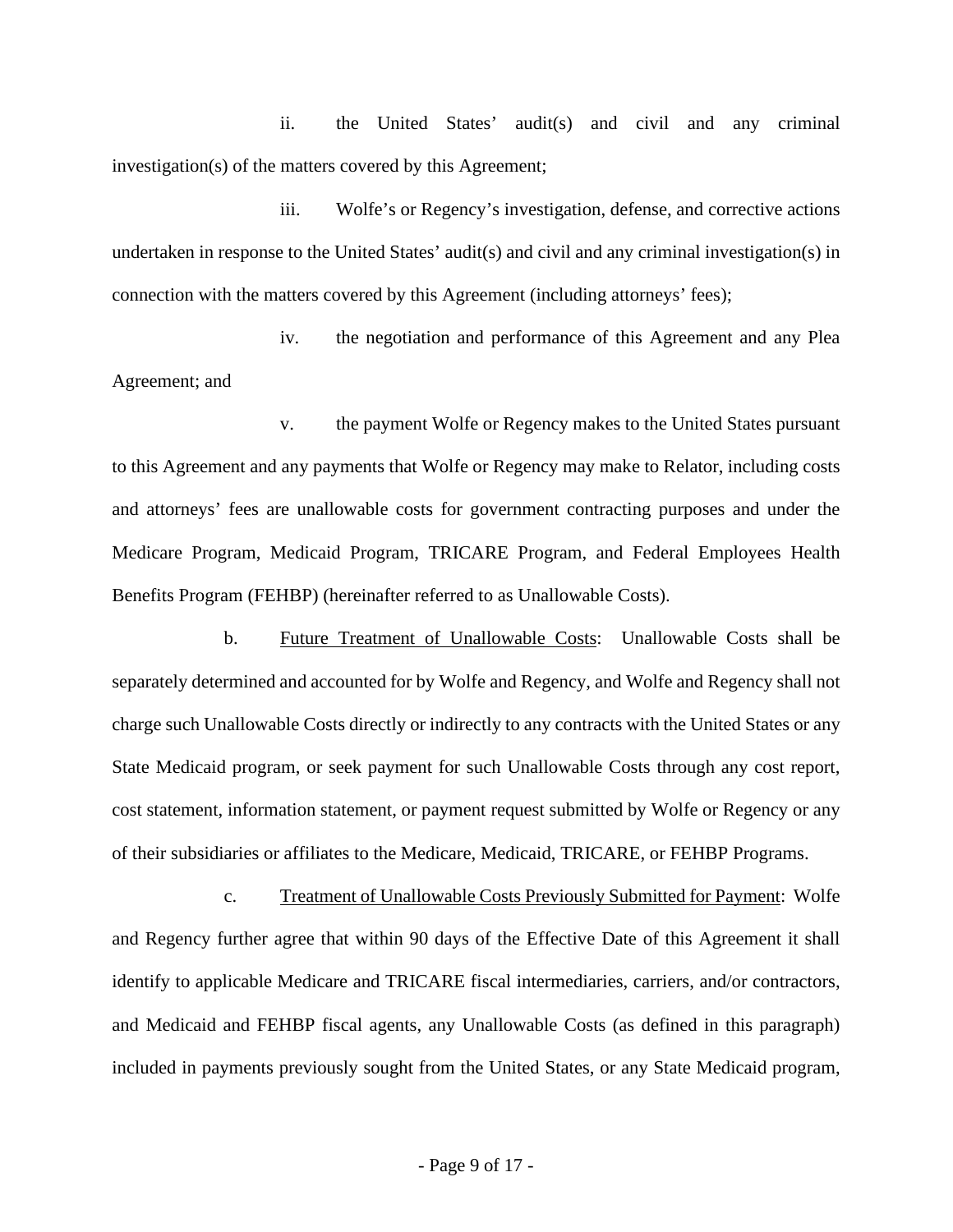reports, or payment requests already submitted by Wolfe or Regency or any of their subsidiaries submitted cost reports, information reports, cost statements, or requests for payment. including, but not limited to, payments sought in any cost reports, cost statements, information or affiliates, and shall request, and agree, that such cost reports, cost statements, information reports, or payment requests, even if already settled, be adjusted to account for the effect of the inclusion of the Unallowable Costs. Wolfe and Regency agree that the United States, at a minimum, shall be entitled to recoup from Wolfe and Regency any overpayment plus applicable interest and penalties as a result of the inclusion of such Unallowable Costs on previously-

 d. Any payments due after the adjustments have been made shall be paid to Unallowable Costs (as defined in this paragraph) on Wolfe, Regency, or any of their subsidiaries the United States pursuant to the direction of the Department of Justice and/or the affected agencies. The United States reserves its rights to disagree with any calculations submitted by Wolfe and Regency or any of their subsidiaries or affiliates on the effect of inclusion of or affiliates' cost reports, cost statements, or information reports.

e. Nothing in this Agreement shall constitute a waiver of the rights of the United States to audit, examine, or re-examine Wolfe and Regency's books and records to determine that no Unallowable Costs have been claimed in accordance with the provisions of this paragraph.

13. Wolfe and Regency agree to cooperate fully and truthfully with the United States' investigation of individuals and entities not released in this Agreement. Upon reasonable notice, Wolfe and Regency shall encourage, and agree not to impair, the cooperation of their directors, officers, and employees, and shall use their best efforts to make available, and encourage, the cooperation of former directors, officers, and employees for interviews and testimony, consistent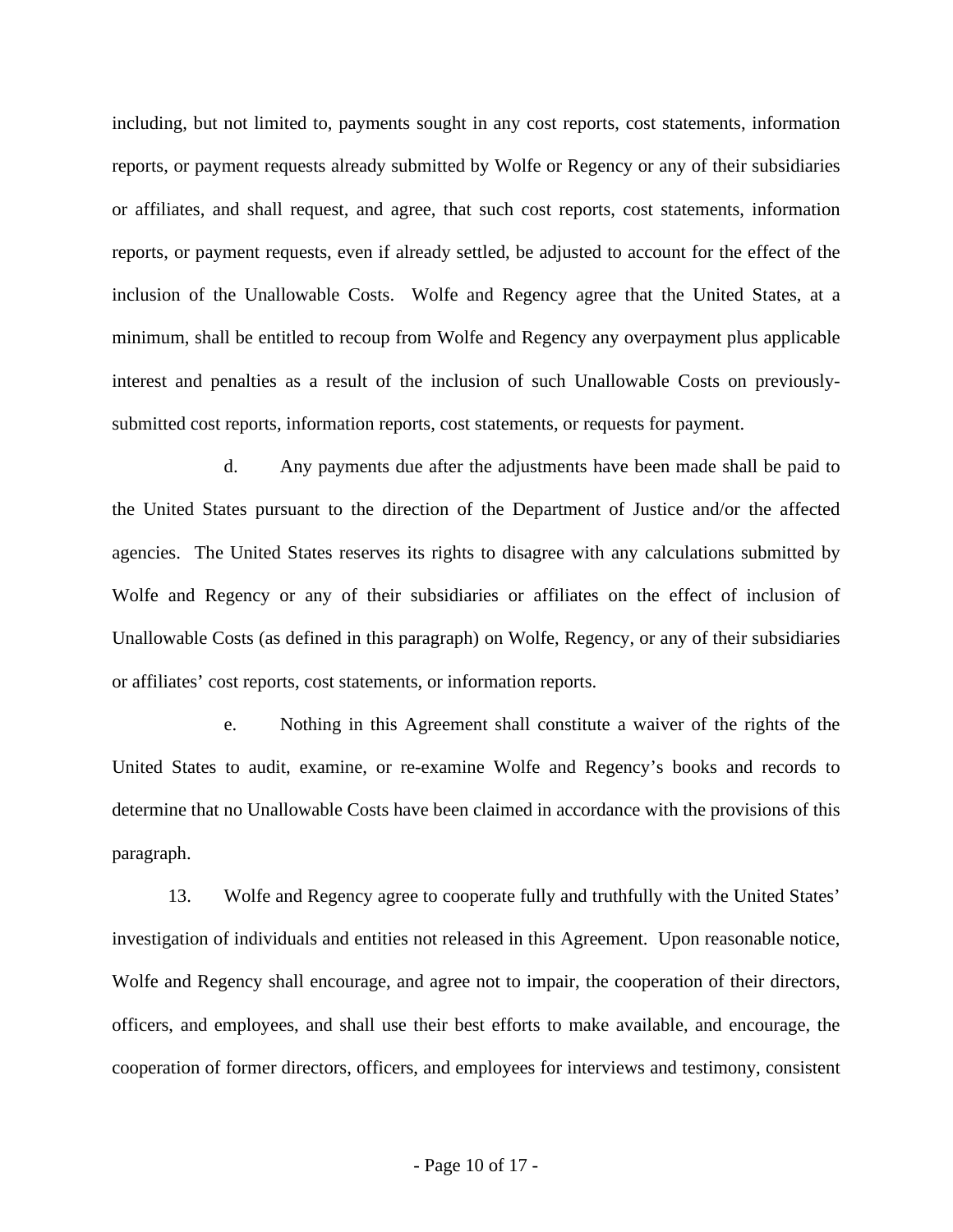another on their behalf. with the rights and privileges of such individuals. Wolfe and Regency further agree to furnish to the United States, upon request, complete and unredacted copies of all non-privileged documents, reports, memoranda of interviews, and records in their possession, custody, or control concerning any investigation of the Covered Conduct that it has undertaken, or that has been performed by

14. This Agreement is intended to be for the benefit of the Parties only. The Parties do not release any claims against any other person or entity, except to the extent provided for in Paragraph 16 (waiver for beneficiaries paragraph), below.

15. Wolfe and Regency agree that they waive and shall not seek payment for any of the health care billings covered by this Agreement from any health care beneficiaries or their parents, sponsors, legally responsible individuals, or third party payors based upon the claims defined as Covered Conduct.

 16. The Settlement Amount represents the amount the United States is willing to accept in compromise of its civil claims arising from the Covered Conduct due solely to Wolfe and Regency's financial condition as reflected in the Financial Disclosures referenced in Paragraph 7.

17. In exchange for valuable consideration provided in this Agreement, Wolfe and Regency acknowledge the following:

a. In evaluating whether to execute this Agreement, the Parties intend that the mutual promises, covenants, and obligations set forth herein constitute a contemporaneous exchange for new value given to Wolfe and Regency, within the meaning of 11 U.S.C. § 547(c)(1), and the Parties conclude that these mutual promises, covenants, and obligations do, in fact, constitute such a contemporaneous exchange.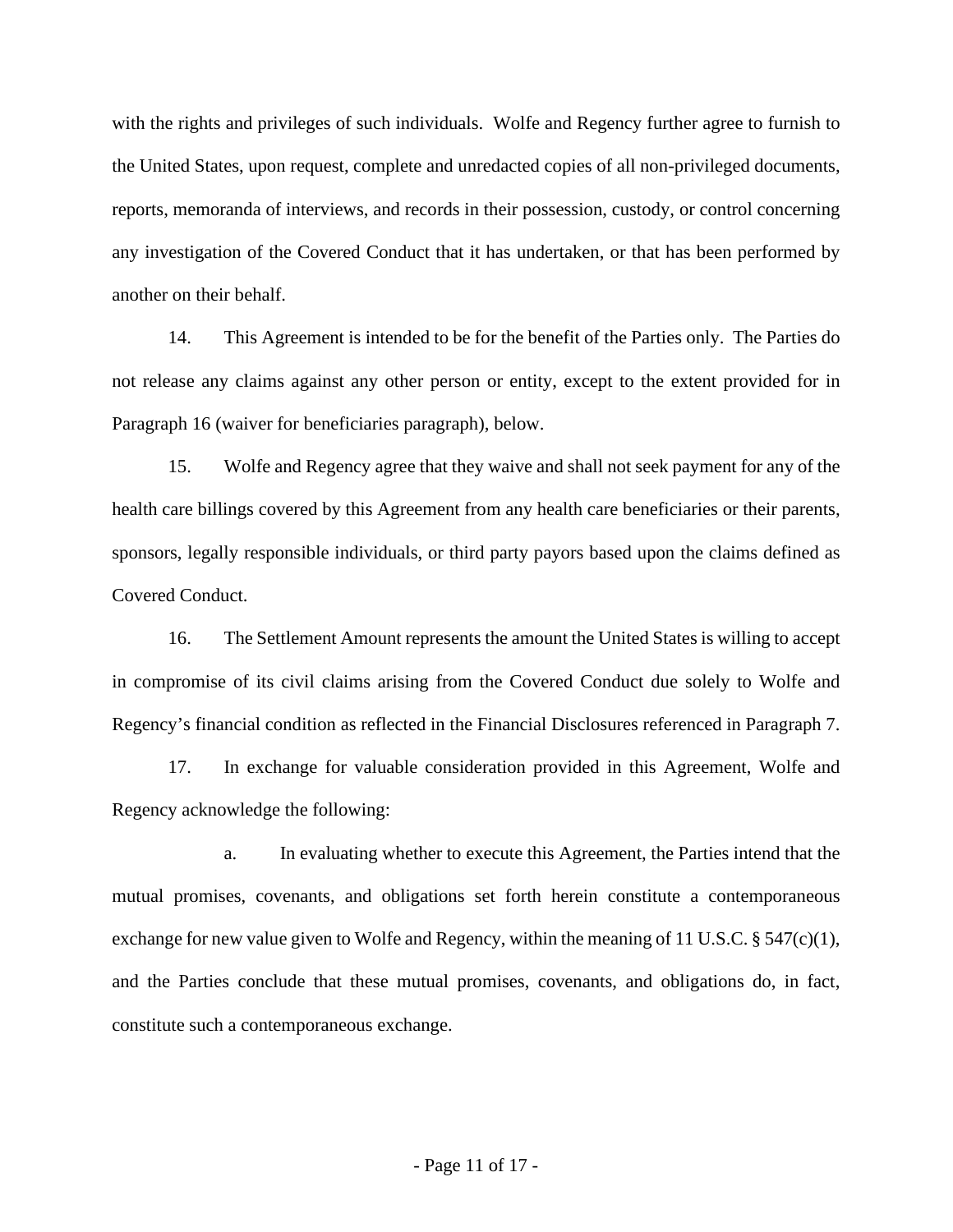b. The mutual promises, covenants, and obligations set forth herein are intended by the Parties to, and do in fact, constitute a reasonably equivalent exchange of value.

 Wolfe or Regency were or became indebted to on or after the date of any transfer contemplated in c. The Parties do not intend to hinder, delay, or defraud any entity to which this Agreement, within the meaning of 11 U.S.C.  $\S$  548(a)(1).

 insolvency, reorganization, or relief of debtors seeking any order for relief of Wolfe or Regency's substantial part of Wolfe or Regency's assets: d. If Wolfe or Regency's obligations under this Agreement are avoided for any reason (including but not limited to, through the exercise of a trustee's avoidance powers under the Bankruptcy Code) or if, before the Settlement Amount is paid in full, Wolfe or Regency or a third party commences a case, proceeding, or other action under any law relating to bankruptcy, debts, or to adjudicate Wolfe or Regency as bankrupt or insolvent; or seeking appointment of a receiver, trustee, custodian, or other similar official for Wolfe or Regency or for all or any

 the claims that would otherwise be covered by the releases provided in Paragraph 4 above; i. the United States may rescind the releases in this Agreement and bring any civil and/or administrative claim, action, or proceeding against Wolfe or Regency for

 allowed claim against Wolfe and Regency in the amount of \$549,000,000, less any payments avoided and recovered from the United States by Wolfe or Regency, a receiver, trustee, custodian, or other similar official for Wolfe or Regency; and ii. the United States has an undisputed, noncontingent, and liquidated received pursuant to this agreement, provided, however, that such payments are not otherwise

iii. if any payments are avoided and recovered by Wolfe or Regency, a receiver, trustee, custodian, or similar official for Wolfe or Regency, Relator shall, within thirty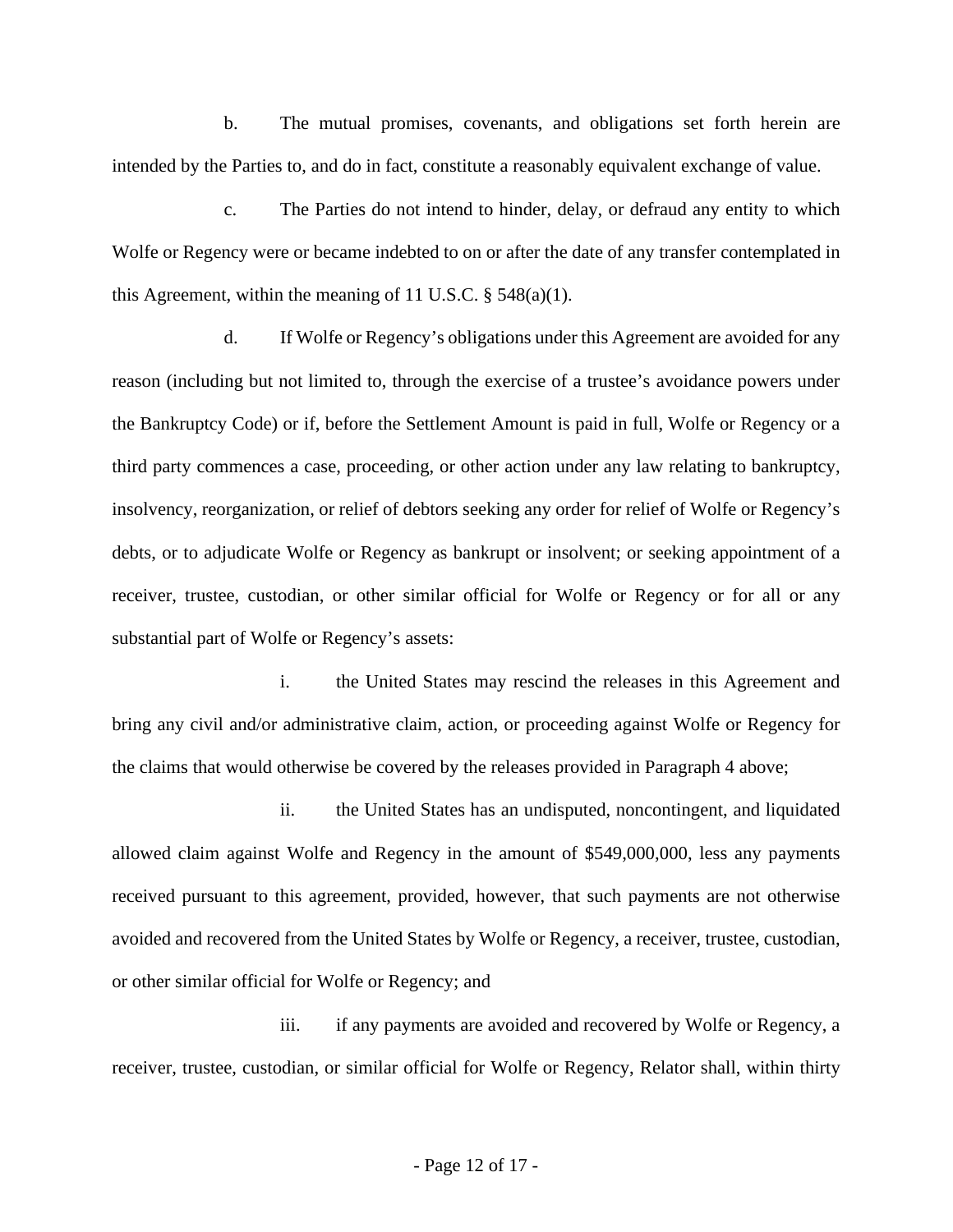days of written notice from the United States to the undersigned Relator's counsel, return any portions of such payments already paid by the United States to Relator pursuant to Paragraph 2.

 or Regency that the releases have been rescinded pursuant to this paragraph, except to the extent e. Wolfe and Regency agree that any civil and/or administrative claim, action, or proceeding brought by the United States under Paragraph 17.e is not subject to an "automatic stay" pursuant to 11 U.S.C. § 362(a) because it would be an exercise of the United States' police and regulatory power. Wolfe and Regency shall not argue or otherwise contend that the United States' claim, action, or proceeding is subject to an automatic stay and, to the extent necessary, consents to relief from the automatic stay for cause under 11 U.S.C. § 362(d)(1). Wolfe and Regency waive and shall not plead, argue, or otherwise raise any defenses under the theories of statute of limitations, laches, estoppel, or similar theories, to any such civil or administrative claim, action, or proceeding brought by the United States within 120 days of written notification to Wolfe such defenses were available on March 20, 2019.

18. Upon execution of this agreement and the administrative or judicial forfeiture to the United States of the Forfeited Assets, the Parties shall promptly sign and file in the Civil Qui Tam Action a Joint Stipulation of Dismissal of the Civil Qui Tam Action pursuant to Rule 41(a)(1).

19. Each Party shall bear its own legal and other costs incurred in connection with this matter, including the preparation and performance of this Agreement.

20. Each Party and signatory to this Agreement represents that it freely and voluntarily enters into this Agreement without any degree of duress or compulsion.

21. This Agreement is governed by the laws of the United States. The exclusive venue for any dispute relating to this Agreement is the United States District Court for the Middle District of Florida. For purposes of construing this Agreement, this Agreement shall be deemed to have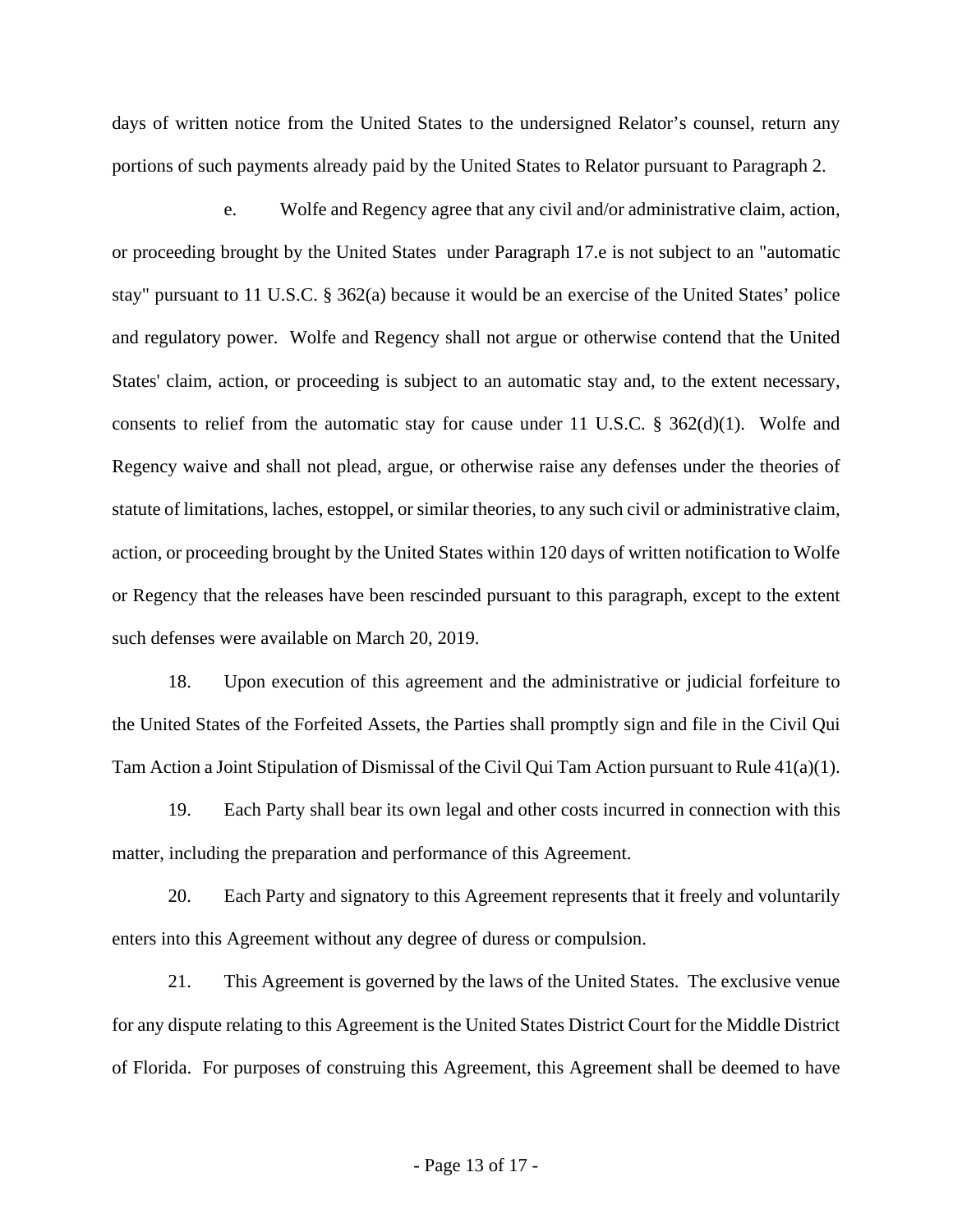been drafted by all Parties to this Agreement and shall not, therefore, be construed against any Party for that reason in any subsequent dispute.

 22. This Agreement constitutes the complete agreement between the Parties. This Agreement may not be amended except by written consent of the Parties. Forbearance by the United States from pursuing any remedy or relief available to it under this Agreement shall not constitute a waiver of rights under this Agreement.

23. The undersigned counsel represent and warrant that they are fully authorized to execute this Agreement on behalf of the persons and entities indicated below.

24. This Agreement may be executed in counterparts, each of which constitutes an original and all of which constitute one and the same Agreement.

25. This Agreement is binding on Wolfe and Regency's successors, transferees, heirs, and assigns.

26. This Agreement is binding on Relator's successors, transferees, heirs, and assigns.

27. All Parties consent to the United States' disclosure of this Agreement, and information about this Agreement, to the public.

Agreement (Effective Date of this Agreement). 28. This Agreement is effective on the date of signature of the last signatory to the

Agreement (Effective Date of this Agreement).<br>29. Facsimiles and electronic transmissions of signatures shall constitute acceptable, binding signatures for purposes of this Agreement.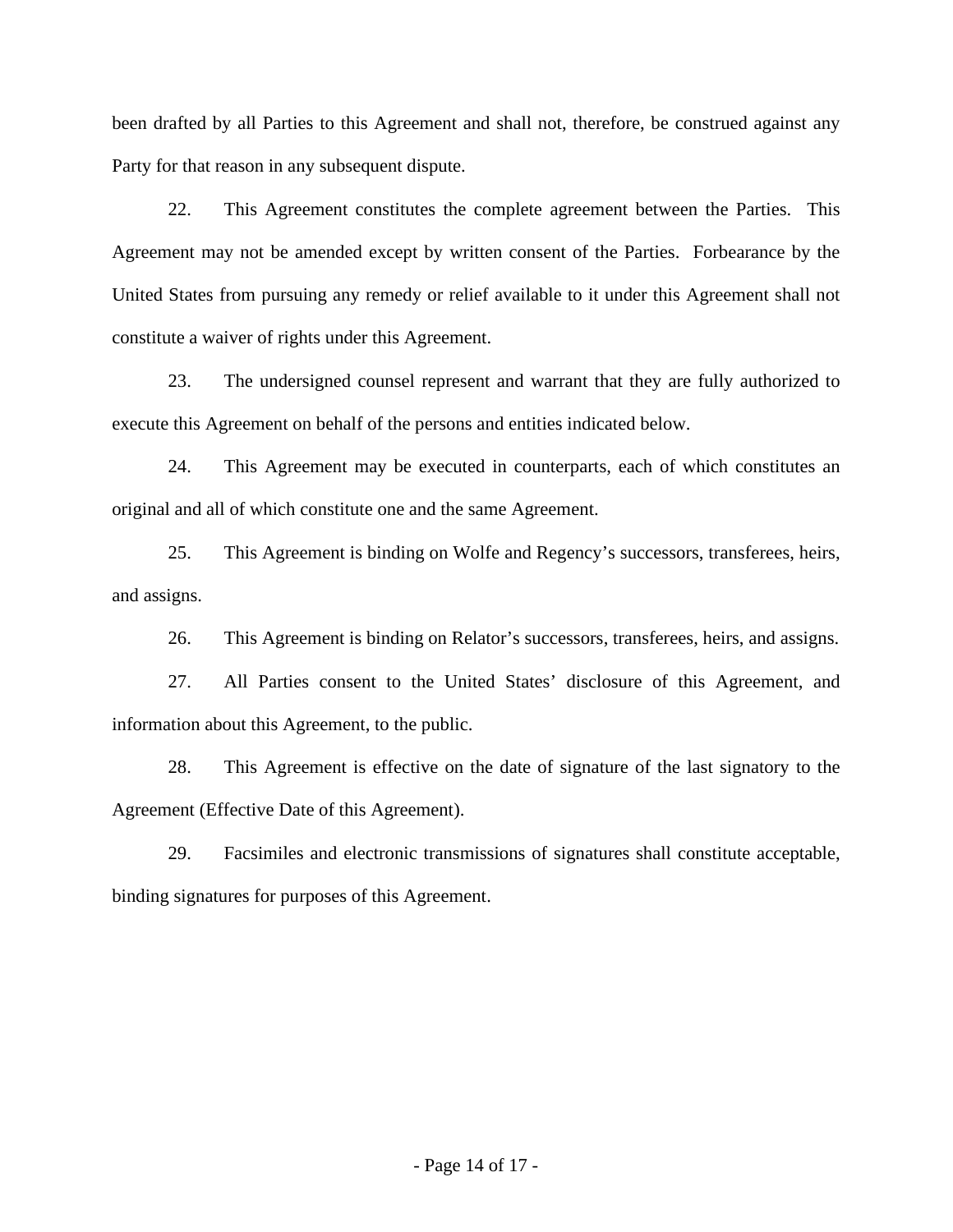## FOR THE UNITED STATES OF AMERICA:

DATED: 1-19-21 BY: Carlyn B. Tapie

Carolyn B. Tapie **Assistant United States Attorney** Middle District of Florida

DATED:  $1/9/21$ 

Daniel A. Schiffer<br>Daniel A. Schiffer  $BY:$ 

Trial Attorney, Commercial Litigation Branch Department of Justice

DATED:  $0/2/2$ 

BY: MisaM. Re

Lisa M. Re Assistant Inspector General for Legal Affairs Office of Counsel to the Inspector General Office of Inspector General United States Department of Health and Human Services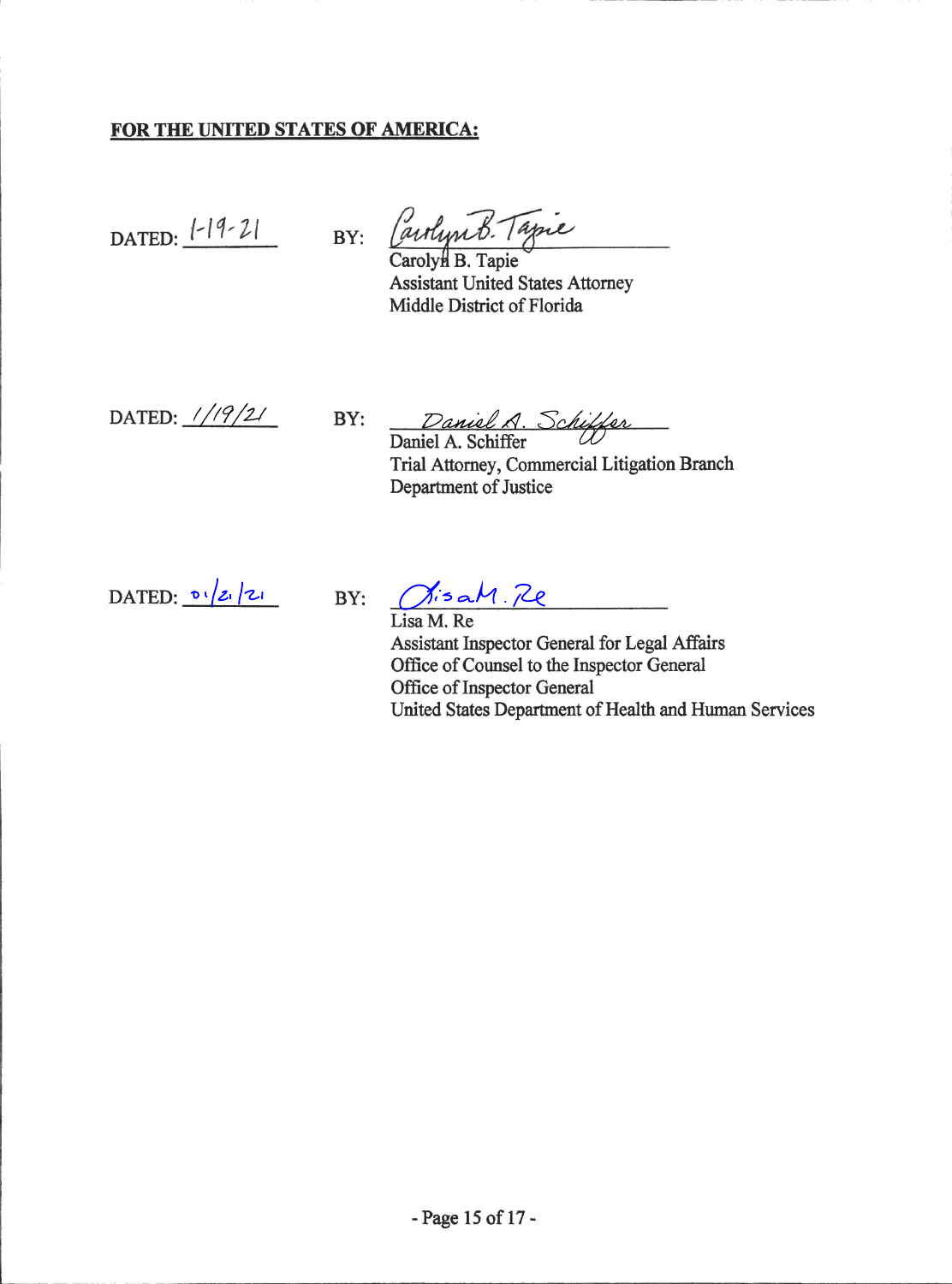## FOR DEFENDANTS KELLY WOLFE AND REGENCY, INC.

BY:

DATED:  $1/9/202$  BY: Kelly Wolfe

DATED: 1/19/2021

Eddie Suarez Counsel for Kelly Wolfe and Regency, Inc.